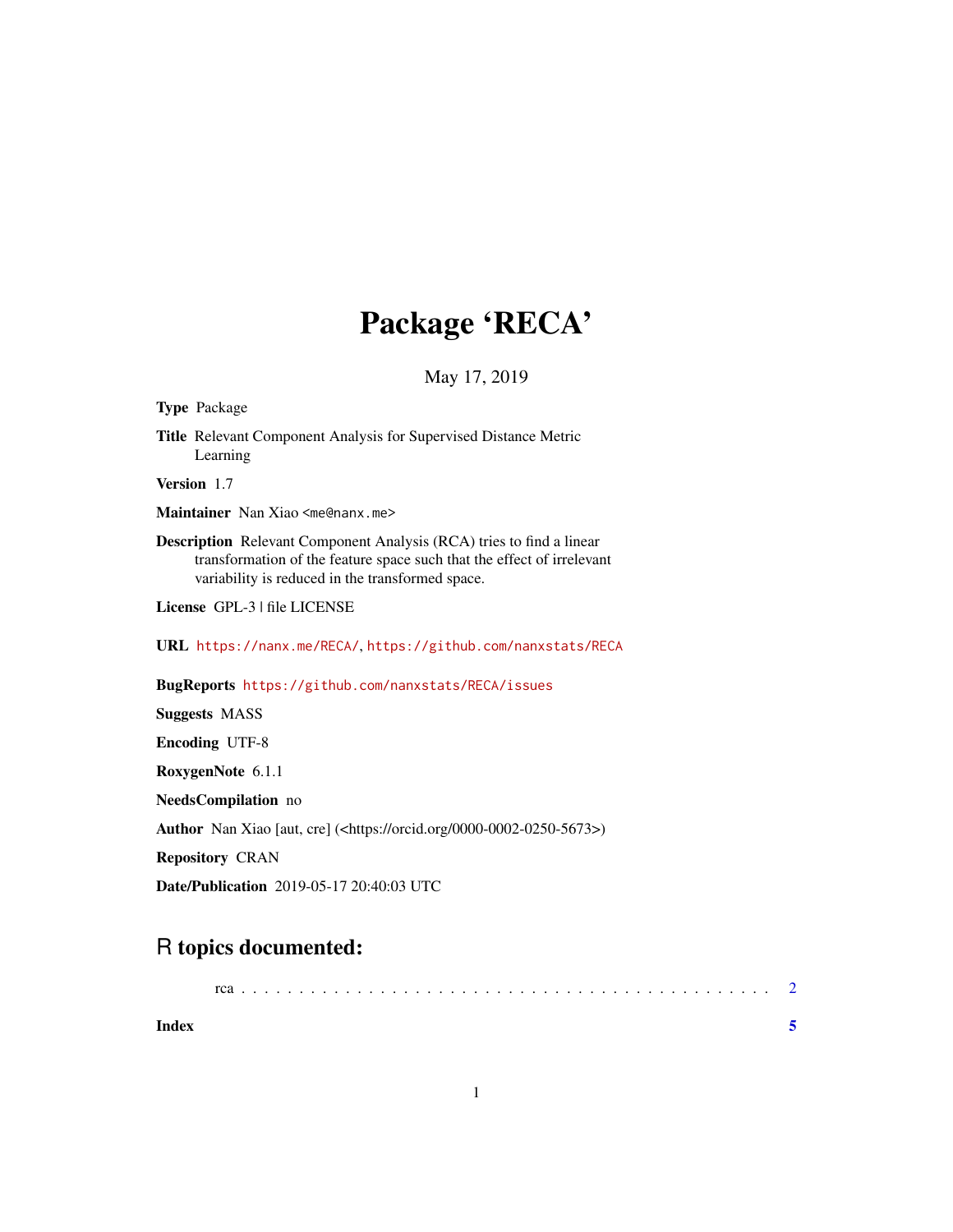### <span id="page-1-0"></span>Description

rca performs relevant component analysis (RCA) for the given data. It takes a data set and a set of positive constraints as arguments and returns a linear transformation of the data space into better representation, alternatively, a Mahalanobis metric over the data space.

The new representation is known to be optimal in an information theoretic sense under a constraint of keeping equivalent data points close to each other.

### Usage

 $rca(x, chunks, useD = NULL)$ 

### Arguments

| x      | $n \times d$ matrix or data frame of original data.                                                                                                                                                                                               |
|--------|---------------------------------------------------------------------------------------------------------------------------------------------------------------------------------------------------------------------------------------------------|
| chunks | a vector of size N describing the chunklets: $-1$ in the i-th place says that point<br>i does not belong to any chunklet; integer j in place i says that point i belongs<br>to chunklet j; The chunklets indexes should be 1:number-of-chunklets. |
| useD   | optional. When not given, RCA is done in the original dimension and B is full<br>rank. When useD is given, RCA is preceded by constraints based LDA which<br>reduces the dimension to use D. B in this case is of rank use D.                     |

### Details

The three returned objects are just different forms of the same output. If one is interested in a Mahalanobis metric over the original data space, the first argument is all she/he needs. If a transformation into another space (where one can use the Euclidean metric) is preferred, the second returned argument is sufficient. Using A and B are equivalent in the following sense:

if  $y1 = A \times x1$ ,  $y2 = A \times y2$  then  $(x2 - x1)^T * B * (x2 - x1) = (y2 - y1)^T * (y2 - y1)$ 

### Value

A list of the RCA results:

- B: The RCA suggested Mahalanobis matrix. Distances between data points x1, x2 should be computed by  $(x2 - x1)^T$  \* B \*  $(x2 - x1)$
- RCA: The RCA suggested transformation of the data. The data should be transformed by RCA \* data
- newX: The data after the RCA transformation. newX = data  $*$  RCA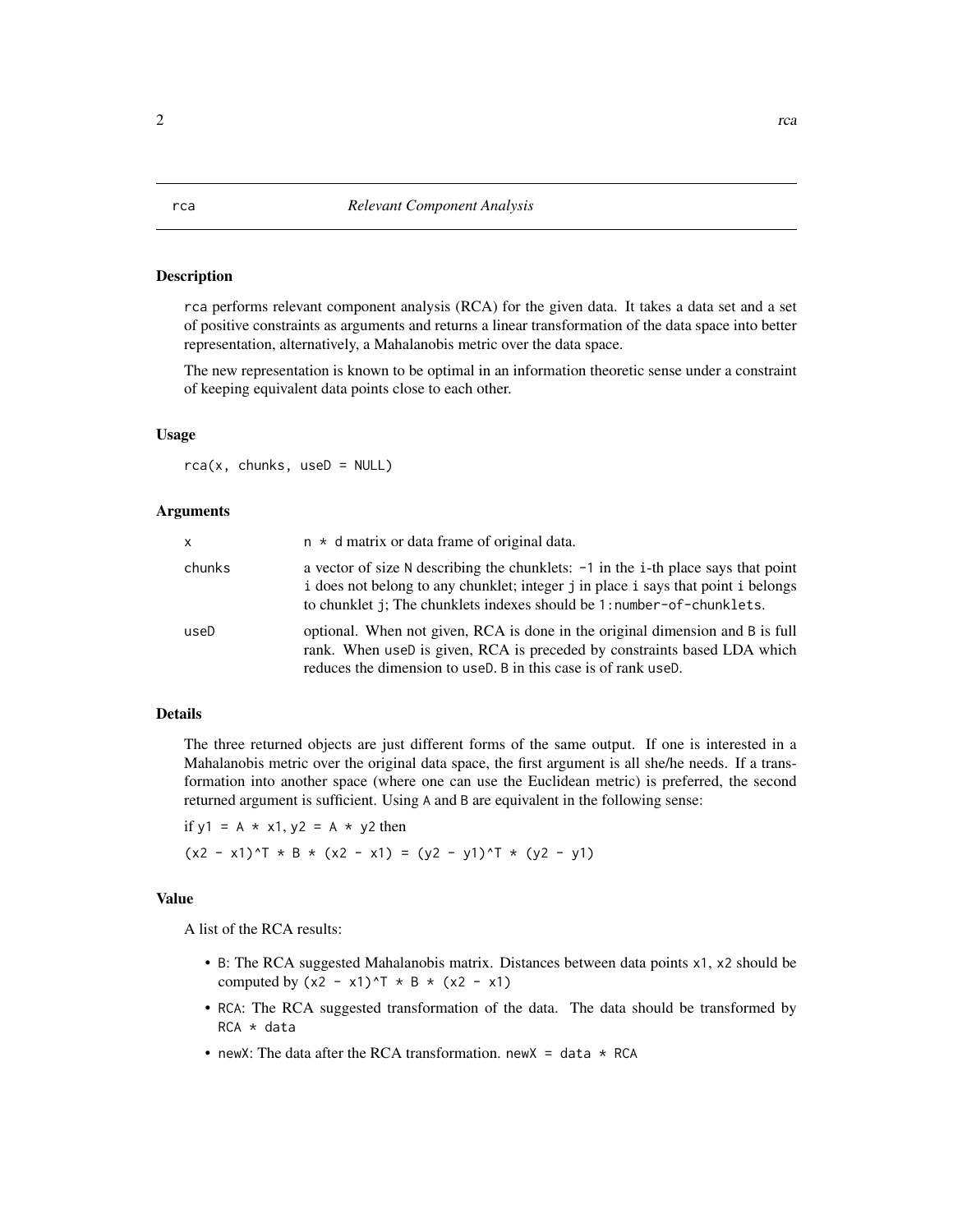### Note

Note that any different sets of instances (chunklets), e.g. {1, 3, 7} and {4, 6}, might belong to the same class and might belong to different classes.

### Author(s)

Nan Xiao <<https://nanx.me>>

### References

Aharon Bar-Hillel, Tomer Hertz, Noam Shental, and Daphna Weinshall (2003). Learning Distance Functions using Equivalence Relations. *Proceedings of 20th International Conference on Machine Learning (ICML2003)*

### Examples

```
library("MASS") # generate synthetic multivariate normal data
set.seed(42)
k <- 100L # sample size of each class
n <- 3L # specify how many classes
N < -k * n # total sample size
x1 \le m wrnorm(k, mu = c(-16, 8), matrix(c(15, 1, 2, 10), ncol = 2))
x2 \le m wrnorm(k, mu = c(0, 0), matrix(c(15, 1, 2, 10), ncol = 2))
x3 \le mvrnorm(k, mu = c(16, -8), matrix(c(15, 1, 2, 10), ncol = 2))x \le - as.data.frame(rbind(x1, x2, x3)) # predictors
y \leftarrow gl(n, k) # response
# fully labeled data set with 3 classes
# need to use a line in 2D to classify
plot(x[, 1L], x[, 2L],
  bg = c("#E41A1C", "#377EB8", "#4DAF4A")[y],
  pch = rep(c(22, 21, 25)), each = k)
\lambdaabline(a = -10, b = 1, lty = 2)abline(a = 12, b = 1, 1ty = 2)# generate synthetic chunklets
chunks <- vector("list", 300)
for (i in 1:100) chunks[[i]] <- sample(1L:100L, 10L)
for (i in 101:200) chunks[[i]] <- sample(101L:200L, 10L)
for (i in 201:300) chunks[[i]] <- sample(201L:300L, 10L)
chks <- x[unlist(chunks), ]
# make "chunklet" vector to feed the chunks argument
chunksvec \leq rep(-1L, nrow(x))
for (i in 1L:length(chunks)) {
  for (j in 1L:length(chunks[[i]])) {
    chunksvec[chunks[[i]][j]] <- i
  }
}
```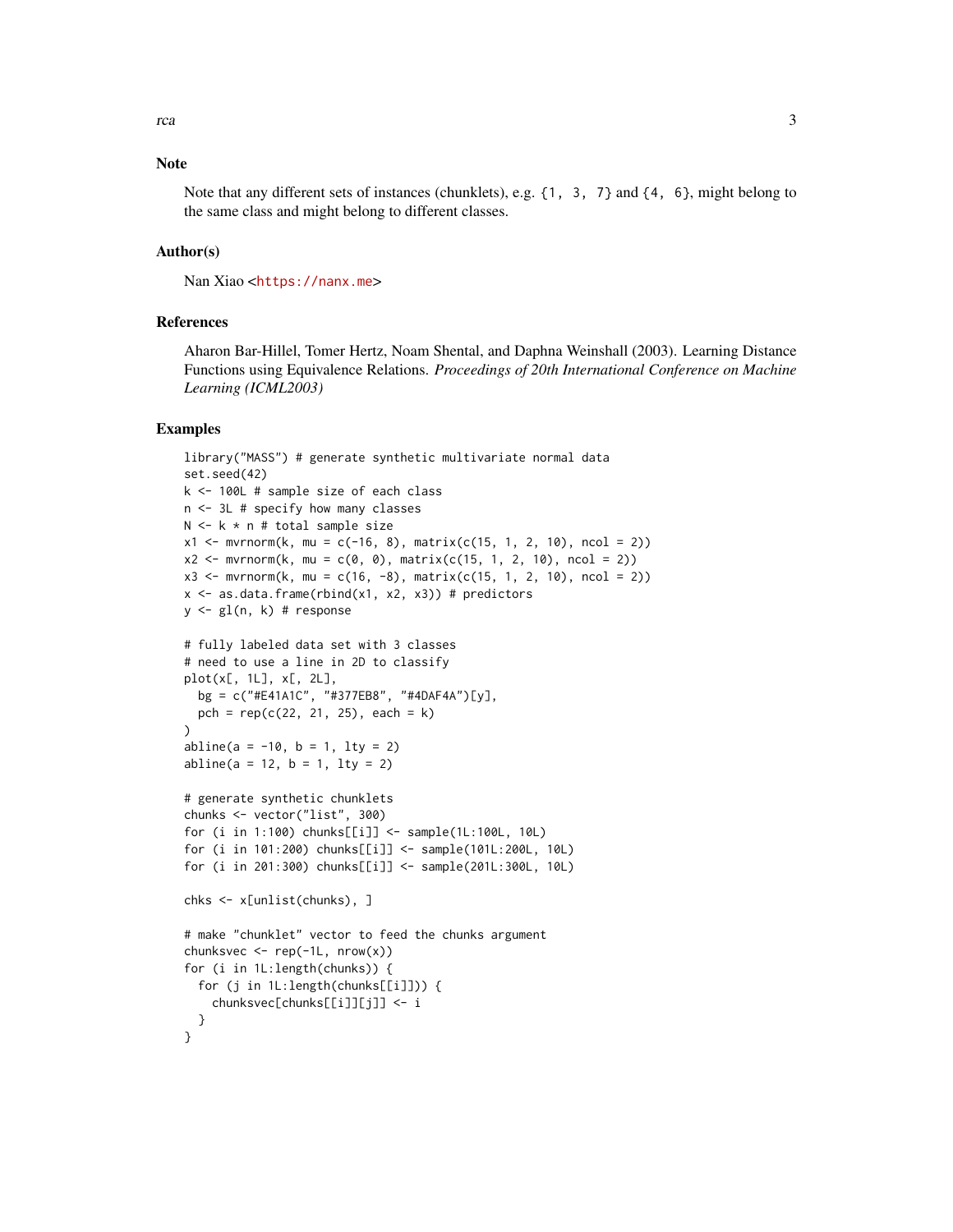```
4 and 2 real contracts to the contract of the contract of the contract of the contract of the contract of the contract of the contract of the contract of the contract of the contract of the contract of the contract of the
```

```
# relevant component analysis
rcs <- rca(x, chunksvec)
# learned transformation of the data
rcs$RCA
# learned Mahalanobis distance metric
rcs$B
# whitening transformation applied to the chunklets
chkTransformed <- as.matrix(chks) %*% rcs$RCA
# original data after applying RCA transformation
# easier to classify - using only horizontal lines
xnew <- rcs$newX
plot(xnew[, 1L], xnew[, 2L],
 bg = c("#E41A1C", "#377EB8", "#4DAF4A")[gl(n, k)],
 pch = c(rep(22, k), rep(21, k), rep(25, k))
\mathcal{L}abline(a = -15, b = 0, lty = 2)
abline(a = 16, b = 0, lty = 2)
```